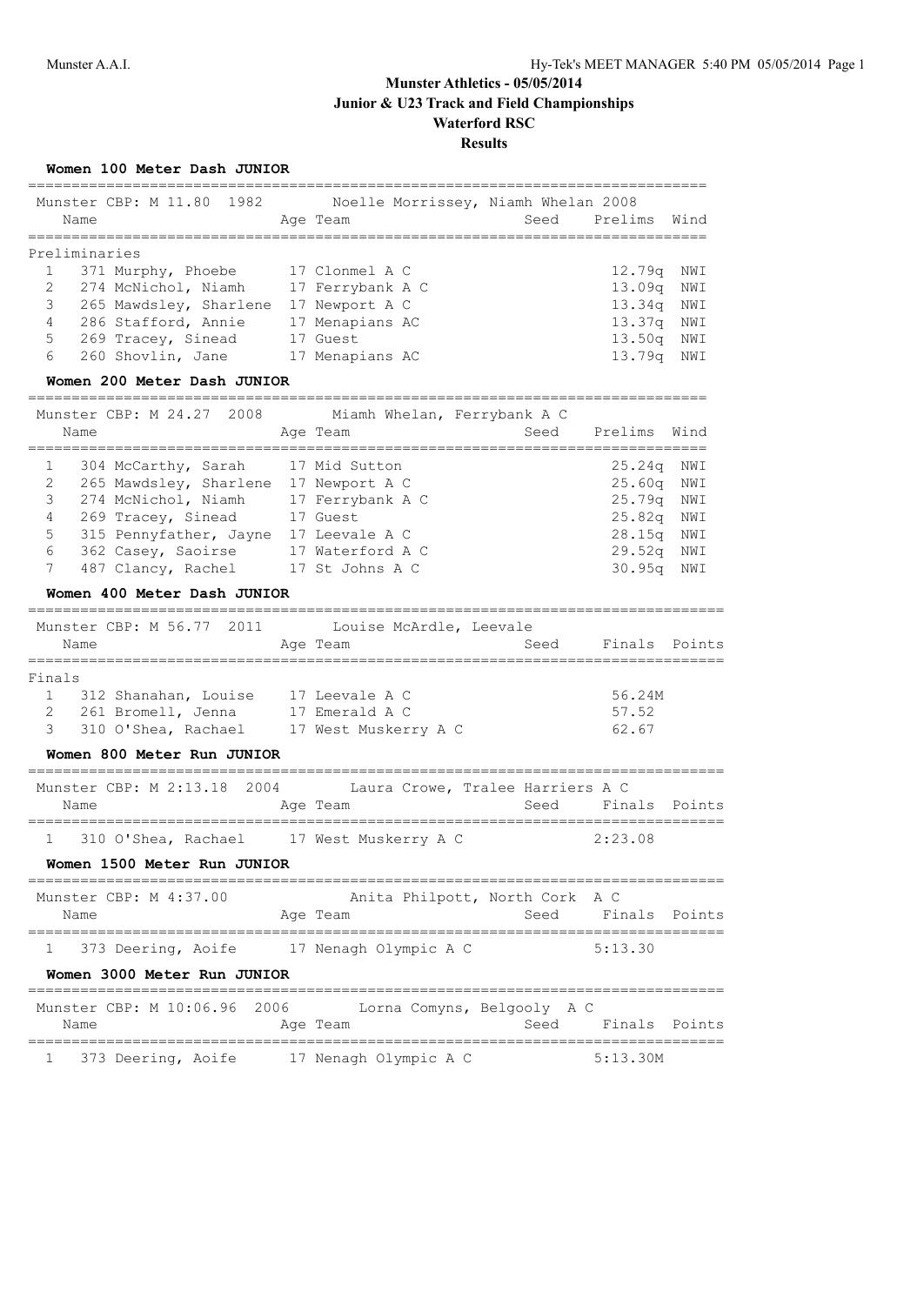# **Munster Athletics - 05/05/2014**

**Junior & U23 Track and Field Championships**

#### **Waterford RSC Results**

| Women 100 Meter Hurdles Height 2'9" JUNIOR |  |  |  |  |  |  |  |
|--------------------------------------------|--|--|--|--|--|--|--|
|--------------------------------------------|--|--|--|--|--|--|--|

|                                                                                                                                                                   | . _____________________________                                                                      |      |                                          |                            |
|-------------------------------------------------------------------------------------------------------------------------------------------------------------------|------------------------------------------------------------------------------------------------------|------|------------------------------------------|----------------------------|
| Munster CBP: M 14.28 2008<br>Name                                                                                                                                 | Kayln Sheehan, Ferrybank A C<br>Age Team                                                             | Seed | Finals                                   | Wind Points                |
| 355 Doyle, Kellyann<br>1<br>2<br>356 Prout, Leanne<br>256 McKensie, Grace 17 Belgooly A C<br>3<br>4<br>315 Pennyfather, Jayne 17 Leevale A C                      | 17 Carrick on Suir A C<br>17 Carrick on Suir A C                                                     |      | 15.37<br>$15.88 - 0.5$<br>15.97<br>16.76 | $-0.5$<br>$-0.5$<br>$-0.5$ |
| Women 400 Meter Hurdles JUNIOR                                                                                                                                    |                                                                                                      |      |                                          |                            |
| Munster CBP: M 60.29 2008<br>Name                                                                                                                                 | Kayln Sheehan, Ferrybank A C<br>Age Team                                                             | Seed | Finals                                   | Points                     |
| 355 Doyle, Kellyann 17 Carrick on Suir A C<br>$\mathbf{1}$<br>$\overline{2}$<br>356 Prout, Leanne 17 Carrick on Suir A C                                          |                                                                                                      |      | 64.22<br>67.10                           |                            |
| Women 3000 Meter Steeplechase JUNIOR                                                                                                                              |                                                                                                      |      |                                          |                            |
| Name                                                                                                                                                              | Age Team                                                                                             | Seed |                                          | Finals Points              |
| 374 Cummins, Ciara                                                                                                                                                | 17 Nenagh Olympic A C                                                                                |      | 7:43.44                                  |                            |
| Women 4x100 Meter Relay JUNIOR                                                                                                                                    |                                                                                                      |      |                                          |                            |
| Munster CBP: M 48.95 2005<br>Team                                                                                                                                 | Ferrybank A C                                                                                        | Seed |                                          | Finals Points              |
| 1 Nenagh Olympic A C<br>$^{\prime}$ A $^{\prime}$                                                                                                                 |                                                                                                      |      | ===========================<br>55.08     |                            |
| Women High Jump JUNIOR                                                                                                                                            |                                                                                                      |      |                                          |                            |
| Munster CBP: M 1.70m 1994<br>Name                                                                                                                                 | Olive Scully, Emerald A C<br>Age Team                                                                | Seed |                                          | Finals Points              |
| =====================<br>$1 \quad$<br>273 Murphy, Neasa<br>2<br>256 McKensie, Grace<br>3<br>487 Clancy, Rachel<br>4<br>336 Young, Emma<br>Women Pole Vault JUNIOR | =========================<br>17 Ferrybank A C<br>17 Belgooly A C<br>17 St Johns A C<br>17 Bandon A C |      | 1.65m<br>1.62m<br>1.50m<br>1.41m         |                            |
| ------------------                                                                                                                                                |                                                                                                      |      |                                          |                            |
| Munster CBP: M 3.30m 2009<br>Name                                                                                                                                 | Nikita Savage, Youghal<br>Age Team                                                                   | Seed | ___________________________              | Finals Points              |
| 1<br>388 Larkin, Ellen<br>2<br>347 Cussen, Laura<br>3<br>376 Tierney, Aoife<br>4<br>352 O'Connor, Jessica                                                         | 17 Emerald A C<br>17 Old Abbey A C<br>17 Nenagh Olympic A C<br>17 Marian A C                         |      | 2.30m<br>2.10m<br>1.90m<br>J1.90m        |                            |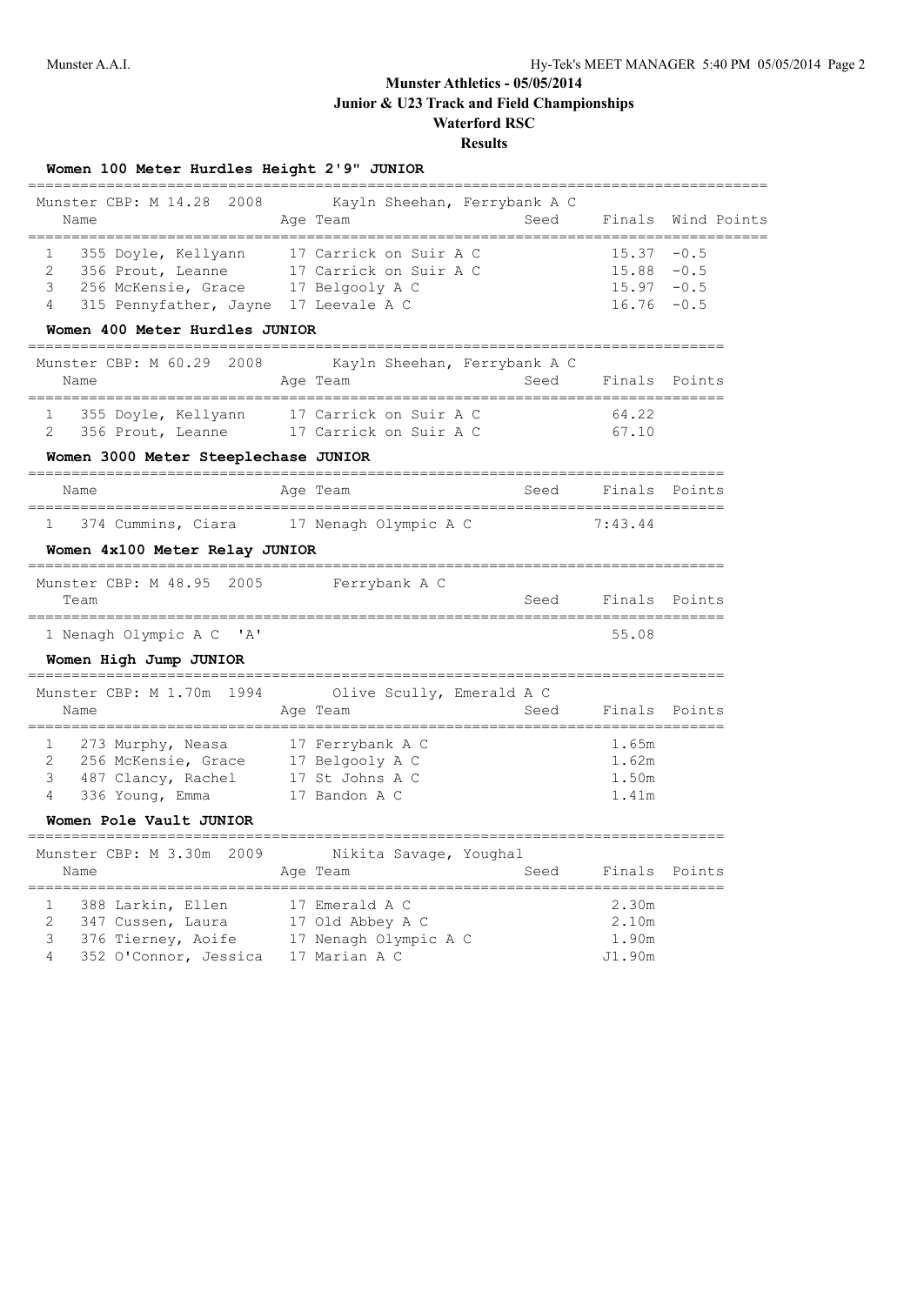|   | Women Long Jump JUNIOR<br>-----------------------------------                           |                                                    |      |               |             |             |
|---|-----------------------------------------------------------------------------------------|----------------------------------------------------|------|---------------|-------------|-------------|
|   | Munster CBP: M 6.04m 1985                                                               | Terri Horgan, Mallow A C                           |      |               |             |             |
|   | Name                                                                                    | Age Team                                           | Seed | Finals        | =========== | Wind Points |
| 1 | 304 McCarthy, Sarah                                                                     | 17 Mid Sutton                                      |      | 5.74m         | NWI         |             |
| 2 | 286 Stafford, Annie 17 Menapians AC                                                     |                                                    |      | 5.63m         | NWI         |             |
| 3 | 256 McKensie, Grace                                                                     | 17 Belgooly A C                                    |      | 5.25m         | NWI         |             |
| 4 | 347 Cussen, Laura                                                                       | -<br>17 Old Abbey A C                              |      | 4.86m         | NWI         |             |
| 5 | 260 Shovlin, Jane 17 Menapians AC                                                       |                                                    |      | 4.61m         | NWI         |             |
| 6 | 487 Clancy, Rachel 17 St Johns A C                                                      |                                                    |      | 4.36m         | NWI         |             |
|   | Women Triple Jump JUNIOR                                                                |                                                    |      |               |             |             |
|   | Munster CBP: M 11.54m 1991                                                              | Marie O'Meara, Nenagh Olympic A C                  |      |               |             |             |
|   | Name                                                                                    | Age Team                                           | Seed | Finals        |             | Wind Points |
|   |                                                                                         |                                                    |      |               |             |             |
| 1 | 266 carey, Maria                                                                        | 17 Newport A C                                     |      | 11.56mM       | NWI         |             |
| 2 | 275 Whelan, Siobhan 17 Ferrybank A C                                                    |                                                    |      | 10.21m        | NWI         |             |
| 3 | 372 Ryan, Deirbhile                                                                     | 17 Nenagh Olympic A C                              |      | 9.75m         | NWI         |             |
| 4 | 254 Mounsey, Aoife 17 Borrisokane A C                                                   |                                                    |      | 9.04m         | NWI         |             |
| 5 | 487 Clancy, Rachel                                                                      | 17 St Johns A C                                    |      | 8.88m         | NWI         |             |
| 6 | 253 Vaughan Witts, Ais 17 Borrisokane A C                                               |                                                    |      | 8.44m         | NWI         |             |
|   | Women Shot Put JUNIOR                                                                   |                                                    |      |               |             |             |
|   | Munster CBP: M 12.92m 2008                                                              | Claire Fitzgerald, Tralee Harriers A C             |      |               |             |             |
|   | Name                                                                                    | Age Team                                           | Seed | Finals Points |             |             |
| 1 | 349 Hallihan, Aideen 17 Middleton A C                                                   |                                                    |      | 10.58m        |             |             |
| 2 |                                                                                         |                                                    |      | 10.38m        |             |             |
| 3 | 330 Cronin, Kayleigh 17 Farranfore<br>256 McKensie, Grace 17 Belgooly A C               |                                                    |      | 9.96m         |             |             |
| 4 | 372 Ryan, Deirbhile 17 Nenagh Olympic A C                                               |                                                    |      | 9.84m         |             |             |
| 5 | 262 Doyle, Aoife                                                                        | 17 Star of the Laun                                |      | 8.58m         |             |             |
| 6 | 331 O'Mahoney, Lauren                                                                   | 17 Youghall A C                                    |      | 8.01m         |             |             |
| 7 | 365 Kiely, Eda                                                                          | 17 Limerick A C                                    |      | 7.95m         |             |             |
|   | Women Discus Throw JUNIOR                                                               |                                                    |      |               |             |             |
|   | =============================                                                           | ==================================                 |      |               |             |             |
|   | Munster CBP: M 41.50m 2008<br>Name                                                      | Claire Fitzgerald, Tralee Harriers A C<br>Age Team | Seed | Finals Points |             |             |
|   |                                                                                         |                                                    |      |               |             |             |
| 1 | 393 O'Sullivan, hannah 17 Gneeveguilla A C                                              |                                                    |      | 40.78m        |             |             |
| 2 | 330 Cronin, Kayleigh 17 Farranfore                                                      |                                                    |      | 39.54m        |             |             |
| 3 | 262 Doyle, Aoife                                                                        | 17 Star of the Laun                                |      | 30.74m        |             |             |
| 4 | 349 Hallihan, Aideen 17 Middleton A C                                                   |                                                    |      | 27.30m        |             |             |
| 5 | 252 Vaughan Witts, Aoi 17 Borrisokane A C                                               |                                                    |      | 24.16m        |             |             |
|   | Women Hammer Throw JUNIOR                                                               |                                                    |      |               |             |             |
|   | ===========================<br>Munster CBP: M 58.26m 03/07/2011 Cara Kennedy, Ferrybank |                                                    |      |               |             |             |
|   | Name                                                                                    | Age Team                                           | Seed | Finals        | Points      |             |
|   |                                                                                         |                                                    |      |               |             |             |
| 1 | 252 Vaughan Witts, Aoi 17 Borrisokane A C                                               |                                                    |      | 47.62m        |             |             |
| 2 | 262 Doyle, Aoife 17 Star of the Laun                                                    |                                                    |      | 39.36m        |             |             |
| 3 | 253 Vaughan Witts, Ais 17 Borrisokane A C                                               |                                                    |      | 37.12m        |             |             |
|   |                                                                                         |                                                    |      |               |             |             |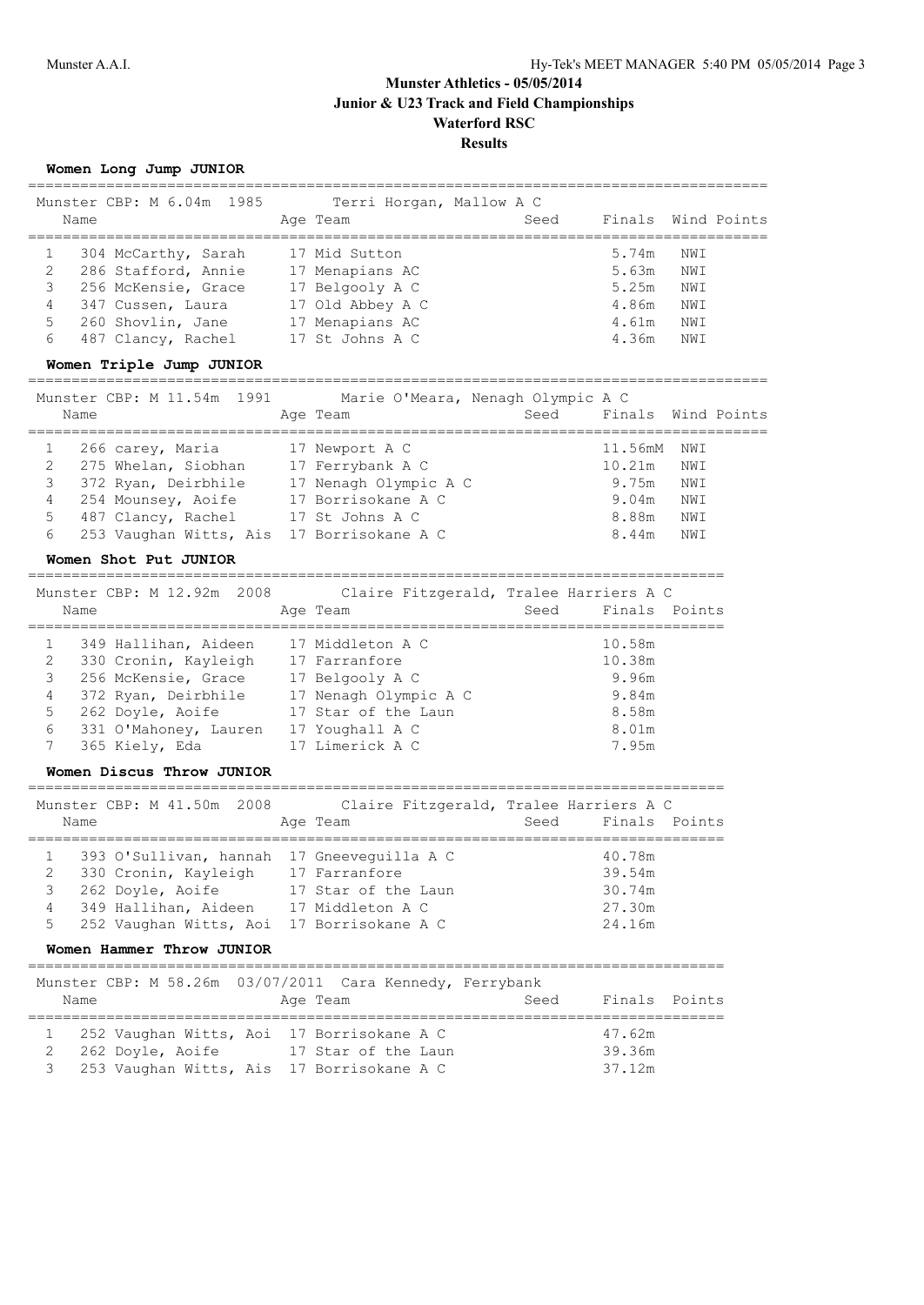| Women Hammer Throw JUNIOR<br>254 Mounsey, Aoife 17 Borrisokane A C<br>4                                                                               |                                                    |                | 31.42m                             |                |
|-------------------------------------------------------------------------------------------------------------------------------------------------------|----------------------------------------------------|----------------|------------------------------------|----------------|
| Women Javelin Throw JUNIOR                                                                                                                            |                                                    |                |                                    |                |
| 1990<br>Munster CBP: M 45.10m<br>Name                                                                                                                 | Mary T Reale, Limerick A C<br>Age Team             | Seed           | Finals Points                      |                |
| 331 O'Mahoney, Lauren 17 Youghall A C<br>256 McKensie, Grace 17 Belgooly A C<br>1<br>2<br>402 Cusack, Jodie<br>3<br>Women 3000 Meter Race Walk JUNIOR | 17 Liscarroll A C                                  |                | 30.94m<br>23.86m<br>21.54m         |                |
| ----------------------------------<br>Munster CBP: M 15:38.76 2006<br>Name                                                                            | Sorcha Prenderville, Lios Tuathaill AC<br>Age Team | Seed           | Finals Points                      |                |
| 402 Cusack, Jodie<br>$\mathbf{1}$                                                                                                                     | 17 Liscarroll A C                                  |                | 18:27.92                           |                |
| Women 100 Meter Dash U/23                                                                                                                             |                                                    |                |                                    |                |
| Munster CBP: M 12.00 1991<br>Name<br>.======================                                                                                          | Jean O'Gorman, Nenagh Olympic A C<br>Age Team      | Seed           | Prelims Wind                       |                |
| Preliminaries<br>$\mathbf{1}$<br>323 Lowe, Shona<br>Women 200 Meter Dash U/23                                                                         | 21 Leevale A C                                     |                | 13.03q NWI                         |                |
| Munster CBP: M 24.87 2003 Aillis McSweeney, Leevale A C<br>Name                                                                                       | Age Team                                           |                | Seed Prelims Wind                  |                |
| 323 Lowe, Shona<br>1<br>267 Lynch, Eimear<br>$\overline{2}$<br>3<br>386 Grace, Margaret Ma 21 Nenagh Olympic A C<br>Women 400 Meter Dash U/23         | 21 Leevale A C<br>21 Newport A C                   | ============== | 26.39q<br>26.99q NWI<br>30.29q NWI | =======<br>NWI |
| Munster CBP: M 56.77 03/07/2011 Louise McArdle, Leevale<br>Name                                                                                       | Age Team                                           | Seed           | Finals Points                      |                |
| Finals<br>386 Grace, Margaret Ma 21 Nenagh Olympic A C<br>Women High Jump U/23                                                                        |                                                    |                | 69.69                              |                |
| Munster CBP: M 1.66m 1992<br>Name                                                                                                                     | Brid Hallissey, Ferrybank A C<br>Age Team          | Seed           | Finals                             | Points         |
| $1 \quad$<br>280 Murphy, Sorcha 21 Ferrybank A C                                                                                                      |                                                    |                | 1.56m                              |                |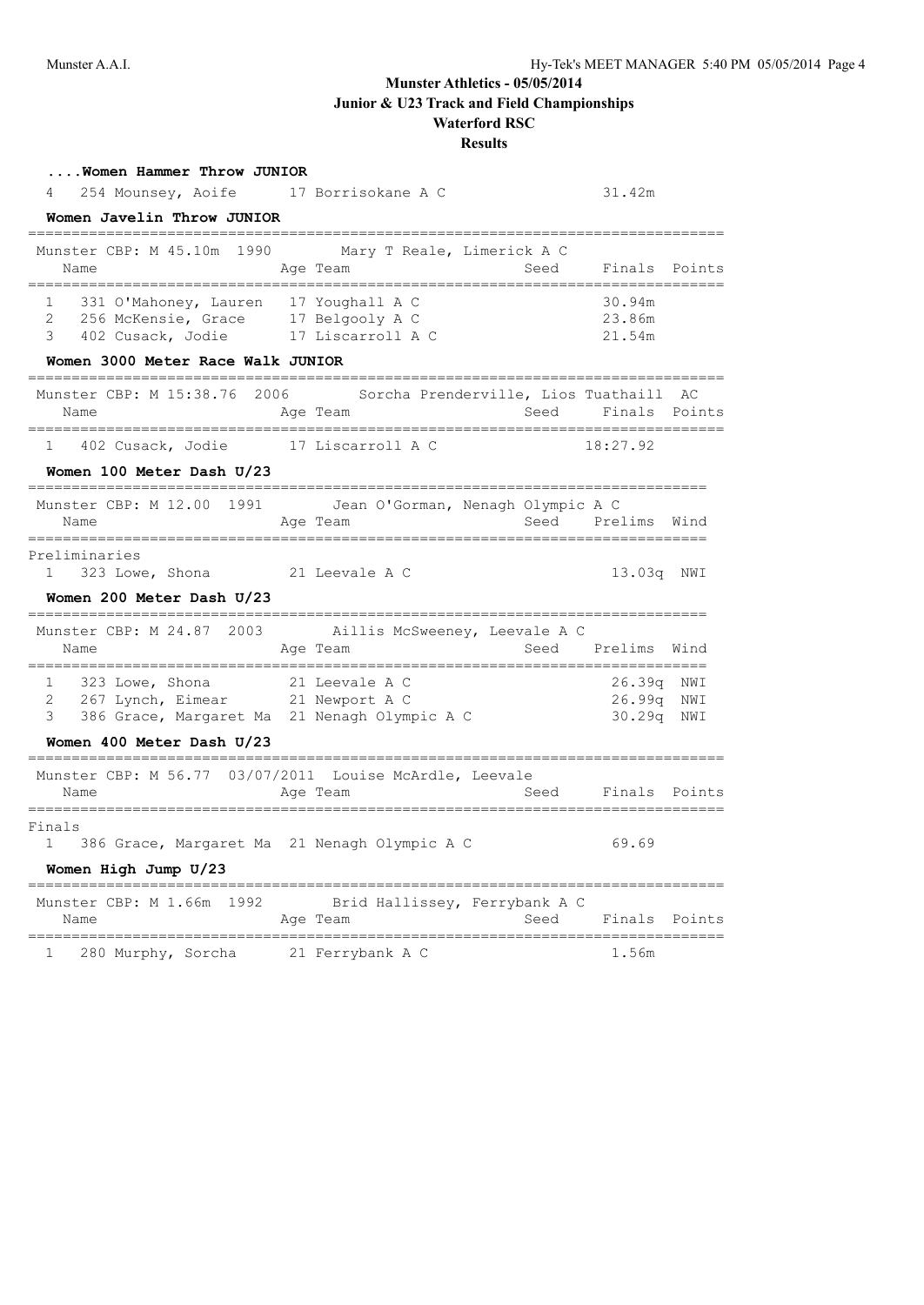| Women Long Jump U/23                                                                      |                                                                           |      |                                           |                         |
|-------------------------------------------------------------------------------------------|---------------------------------------------------------------------------|------|-------------------------------------------|-------------------------|
| Munster CBP: M 5.90m 1990<br>Name<br>___________________________________                  | Marie O'Meara, Nenagh Olympic A C<br>Age Team<br>.======================= | Seed |                                           | Finals Wind Points      |
| 359 Perrott, Rebecca 21 North Cork A C<br>$\mathbf{1}$                                    |                                                                           |      | 4.17m                                     | NWI                     |
| Women Triple Jump U/23                                                                    | . ___________<br>-------------------------                                |      |                                           |                         |
| Munster CBP: M 11.21m 1991                                                                | Jos Hanrahan, Limerick A C                                                |      |                                           |                         |
| Name<br>________________________________                                                  | Age Team<br>--------------------------------                              |      |                                           | Seed Finals Wind Points |
| 359 Perrott, Rebecca 21 North Cork A C<br>ı.                                              |                                                                           |      | 7.88m                                     | NWI                     |
| Women Shot Put U/23                                                                       |                                                                           |      |                                           |                         |
| Munster CBP: M 12.30m 1995 Emma Gavin, Limerick A C                                       |                                                                           |      |                                           |                         |
| Name                                                                                      | Age Team                                                                  | Seed | Finals Points                             |                         |
| 366 Frattaroli, Alana 21 Limerick A C<br>1                                                |                                                                           |      | 11.59m                                    |                         |
| 2<br>359 Perrott, Rebecca 21 North Cork A C                                               |                                                                           |      | 7.13m                                     |                         |
| Women Hammer Throw U/23                                                                   |                                                                           |      |                                           |                         |
| Munster CBP: M 48.26m 2006<br>Name                                                        | Rachel Akers, Marian A C<br>Age Team                                      | Seed | Finals Points                             |                         |
| 281 Kennedy, Cara 21 Ferrybank A C<br>1<br>252 Vaughan Witts, Aoi 17 Borrisokane A C<br>2 |                                                                           |      | 52.82mM<br>52.76mM                        |                         |
| Women Javelin Throw U/23                                                                  |                                                                           |      |                                           |                         |
| Munster CBP: M 50.42m 1992 Mary T Reale Limerick A C<br>Name                              | Age Team                                                                  | Seed | Finals Points<br>======================== |                         |
| 334 Curtin, Patricia 21 Youghall A C<br>ı                                                 |                                                                           |      | 37.98m                                    |                         |
| Women 3000 Meter Race Walk U/23                                                           |                                                                           |      |                                           |                         |
| Munster CBP: M 14:35.39 2010 Emma Prendiville, Farranfore<br>Name                         | Age Team                                                                  | Seed | Finals Points                             |                         |
| Loughnane, Claudia 21 Marian A C<br>1                                                     |                                                                           |      | 17:29.14                                  |                         |
| Men 100 Meter Dash JUNIOR                                                                 |                                                                           |      |                                           |                         |
|                                                                                           |                                                                           |      |                                           |                         |
| 1992<br>Munster CBP: M 10.40<br>Name<br>==========                                        | Tom Comyns, Limerick A C<br>Age Team                                      | Seed | Prelims                                   | Wind                    |
| Preliminaries<br>1<br>309 Murphy, Adam                                                    | 17 St Laurence Otoole                                                     |      | 11.83q                                    | NWI                     |
| 2<br>332 Greene, Cian                                                                     | 17 Youghall A C                                                           |      | 11.85q                                    | NWI                     |
| 3<br>341 Henchy, Joey<br>4<br>379 Finnerty, Dan                                           | 17 Bandon A C<br>17 Nenagh Olympic A C                                    |      | 12.01q<br>12.10q                          | NWI<br>NWI              |
| 5<br>305 Murphy Butler, Dal                                                               | 17 Menapians AC                                                           |      | 13.04q                                    | NWI                     |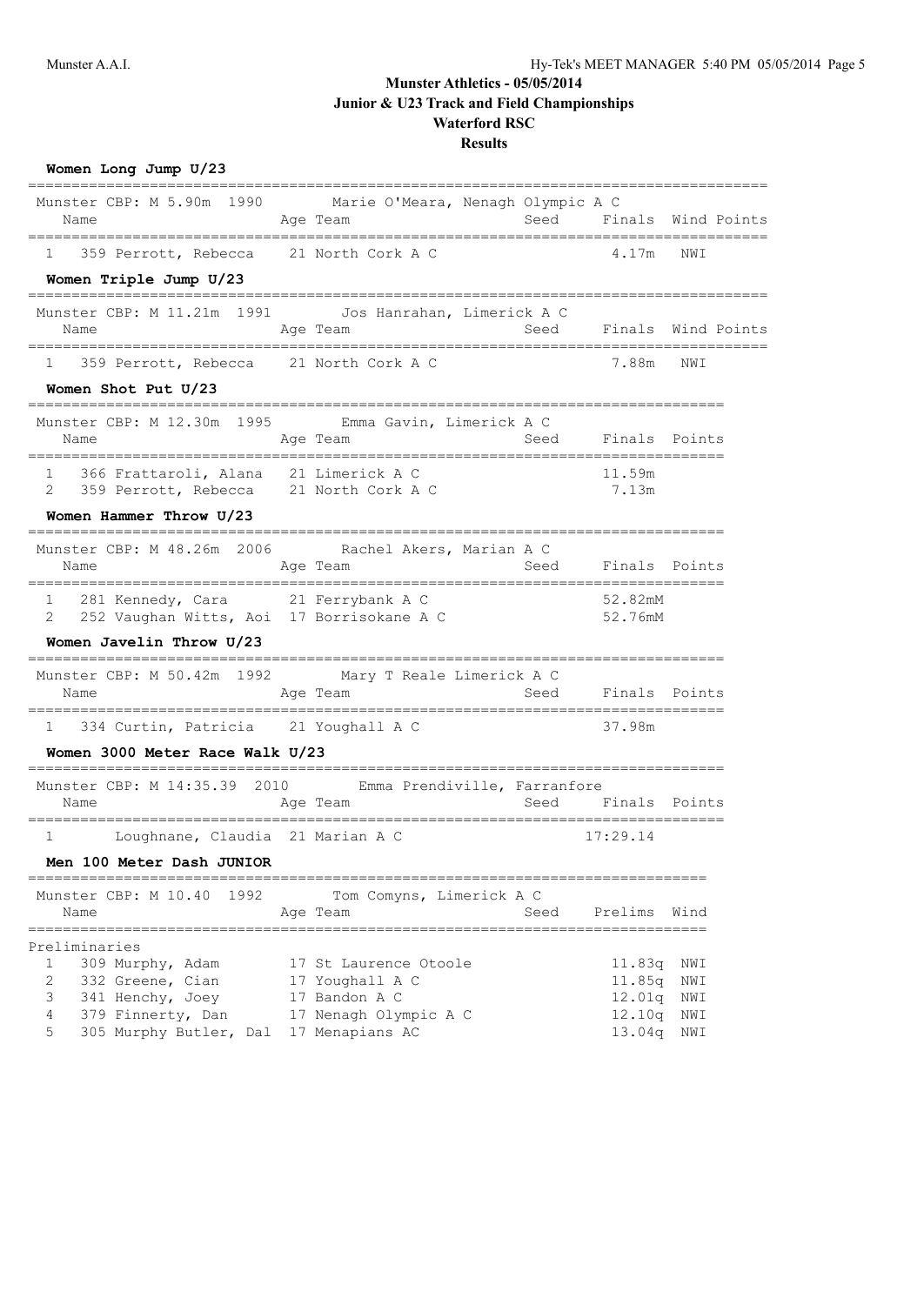|                            | Men 200 Meter Dash JUNIOR                                                                                                                             |                                                                                                                      |                                       |                                                     |                          |
|----------------------------|-------------------------------------------------------------------------------------------------------------------------------------------------------|----------------------------------------------------------------------------------------------------------------------|---------------------------------------|-----------------------------------------------------|--------------------------|
|                            | Munster CBP: M 21.90<br>1992<br>Name<br>=============                                                                                                 | Tom Comyns, Limerick A C<br>Age Team<br>______________________                                                       | Seed                                  | Prelims<br>------------------------                 | Wind                     |
| 1<br>2<br>3<br>4<br>5      | 276 Murphy, Paul<br>309 Murphy, Adam 17 St Laurence Otoole<br>400 Arrey, Brandon 17 Ballynonty A C<br>341 Henchy, Joey<br>357 Prout, Darren           | 17 Ferrybank A C<br>17 Bandon A C<br>17 Carrick on Suir A C                                                          |                                       | 22.49q<br>22.87q<br>23.13q<br>23.31q<br>23.73q      | NWI<br>NWI<br>NWI<br>NWI |
| 6<br>7                     | 391 O'Callaghan, Sean<br>305 Murphy Butler, Dal                                                                                                       | 17 Leevale A C<br>17 Menapians AC                                                                                    |                                       | 24.26q<br>26.00q                                    | NWI<br>NWI<br>NWI        |
|                            | Men 400 Meter Dash JUNIOR                                                                                                                             |                                                                                                                      |                                       |                                                     |                          |
|                            | Munster CBP: M 49.10 03/07/2011 James Greene, Ferrybank<br>Name                                                                                       | Age Team                                                                                                             | Seed                                  | Finals Points                                       |                          |
| Finals                     | :===============                                                                                                                                      |                                                                                                                      | . _ _ _ _ _ _ _ _ _ _ _ _ _ _ _ _ _ _ |                                                     |                          |
| 1<br>2<br>3<br>4<br>5<br>6 | 276 Murphy, Paul<br>400 Arrey, Brandon<br>363 Crotty, Evan<br>306 Cullen, Mikey<br>291 Donoghue, Shaun<br>401 Adebisi, Solomon                        | 17 Ferrybank A C<br>17 Ballynonty A C<br>17 Emerald A C<br>17 Menapians AC<br>17 Menapians AC<br>19 Blarney Inniscar |                                       | 48.57M<br>50.24<br>51.39<br>53.06<br>53.13<br>58.45 |                          |
|                            | Men 800 Meter Run JUNIOR                                                                                                                              |                                                                                                                      |                                       |                                                     |                          |
|                            | ===============================<br>Munster CBP: M 1:52.80<br>Name                                                                                     | -----------------------------<br>Danny O'Brien, Limerick A C<br>Age Team                                             | Seed                                  | Finals                                              | Points                   |
| 1<br>2<br>3<br>4<br>5      | 320 Walter, Connor<br>378 Hennessy, Tom<br>326 Atkinson, David<br>321 Murnane, Matthew<br>399 Howard, Gray                                            | 18 Leevale A C<br>17 Nenagh Olympic A C<br>17 Carrig na Bhfear<br>17 Leevale A C<br>17 Nenagh Olympic A C            | ================                      | 1:55.63<br>2:01.90<br>2:03.60<br>2:05.42<br>2:16.16 |                          |
|                            | Men 1500 Meter Run JUNIOR                                                                                                                             |                                                                                                                      |                                       |                                                     |                          |
|                            | Munster CBP: M 3:51.72 2001 Liam Reale, Limerick A C<br>Name                                                                                          | Age Team                                                                                                             | Seed                                  | Finals Points                                       |                          |
| 2<br>3<br>4<br>5           | 316 Horgan, Luke 17 Leevale A C<br>333 Curtin, Fergal<br>320 Walter, Connor<br>317 Dineen, Shane<br>383 Cullagh, Killian<br>Men 3000 Meter Run JUNIOR | 17 Youghall A C<br>18 Leevale A C<br>17 Leevale A C<br>17 Nenagh Olympic A C                                         |                                       | 4:11.96<br>4:18.21<br>4:23.70<br>4:27.64<br>4:30.58 |                          |
|                            | Munster CBP: M 8:53.86<br>Name                                                                                                                        | 2008 Ferdia O'Haodha, Ferrybank AC<br>Age Team                                                                       | Seed                                  | Finals Points                                       |                          |
| $\mathbf{1}$               | =================================<br>325 Buckley, Jamie                                                                                               | 17 Carrig na Bhfear                                                                                                  |                                       | 16:50.05                                            |                          |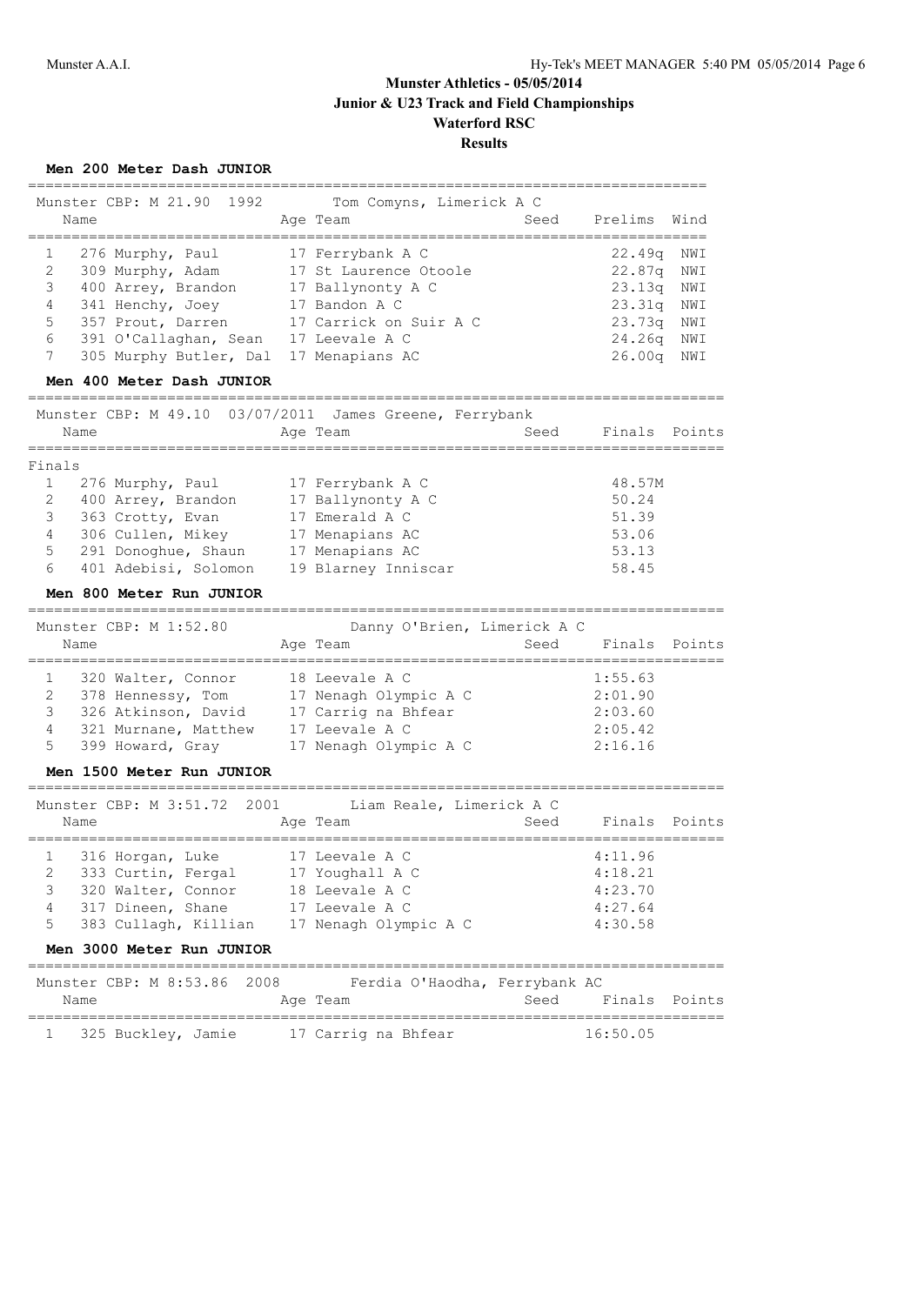# **Munster Athletics - 05/05/2014**

**Junior & U23 Track and Field Championships**

#### **Waterford RSC Results**

| Men 110 Meter Hurdles Height 3'0" JUNIOR                                                |                                                                                   |      |                        |            |             |
|-----------------------------------------------------------------------------------------|-----------------------------------------------------------------------------------|------|------------------------|------------|-------------|
| Munster CBP: M 14.99<br>1999<br>Name<br>--------------------------------                | Brendan Burke, Limerick A C<br>Age Team                                           | Seed | Finals                 |            | Wind Points |
| 319 Healy, Sam<br>1<br>Men 400 Meter Hurdles JUNIOR                                     | 17 Leevale A C                                                                    |      | $15.45 - 1.9$          |            |             |
| 1992<br>Munster CBP: M 55.10<br>Name                                                    | Ger Horan, Leevale A C<br>Age Team                                                | Seed | Finals                 | Points     |             |
| 381 Quilligan, Michael 17 Nenagh Olympic A C<br>$\mathbf{1}$<br>2<br>350 Gaffney, Conor | 17 Menapians AC                                                                   |      | 58.43<br>69.70         |            |             |
| Men 4x100 Meter Relay JUNIOR<br>--------------------                                    |                                                                                   |      |                        |            |             |
| Munster CBP: M 44.74<br>2005<br>Team                                                    | Leevale A C<br>---------------                                                    | Seed | Finals Points          | =======    |             |
| 1 Nenagh Olympic A C 'A'                                                                |                                                                                   |      | 46.01                  |            |             |
| Men Pole Vault JUNIOR                                                                   |                                                                                   |      |                        |            |             |
| Munster CBP: M 3.60m 2006 Mark Bannon, West Waterford A C<br>Name                       | Age Team                                                                          | Seed | Finals Points          |            |             |
| 396 Curley, Lee<br>1                                                                    | 17 Abbey Striders A C                                                             |      | 3.40m                  |            |             |
| Men Long Jump JUNIOR                                                                    |                                                                                   |      |                        |            |             |
| Munster CBP: M 6.90m 2008<br>Name                                                       | Timmy Harrington, Bandon A C<br>Age Team                                          | Seed | Finals Wind Points     |            |             |
| 1<br>319 Healy, Sam<br>2<br>357 Prout, Darren<br>338 Shaughnessy, Finta 17 Bandon A C   | ============<br>17 Leevale A C<br>17 Carrick on Suir A C                          |      | 6.67m<br>6.29m<br>FOUL | NWI<br>NWI |             |
| Men Triple Jump JUNIOR<br>----------------                                              | -------------------------------                                                   |      |                        |            |             |
| Munster CBP: M 13.88m 2008<br>Name<br>==============================                    | Denis Finnegan, Spa Muckross A C<br>Age Team<br>================================= | Seed | Finals Wind Points     |            |             |
| 279 Whittle, Sean<br>$\mathbf{1}$                                                       | 17 Ferrybank A C                                                                  |      | 11.98m                 | NWI        |             |
| Men Shot Put JUNIOR                                                                     |                                                                                   |      |                        |            |             |
| Munster CBP: M 17.76m 2003                                                              | Eoin Leen, Tralee Harriers A C                                                    |      |                        |            |             |

|   | Name | MUNSTEL CBP: M I / . / 6M 2003 | Loin Leen, Tralee Harriers A C<br>Age Team | Seed | Finals Points |  |
|---|------|--------------------------------|--------------------------------------------|------|---------------|--|
|   |      | 342 French, James              | 17 Bandon A C                              |      | 13.41m        |  |
|   |      | 379 Finnerty, Dan              | 17 Nenagh Olympic A C                      |      | 10.93m        |  |
|   |      | 392 McCarthy, Andrew           | 17 Gneeveguilla A C                        |      | 10.90m        |  |
|   |      | 343 Jennings, David            | 17 Bandon A C                              |      | 10.35m        |  |
| 5 |      | 380 Tierney, Mark              | 17 Nenagh Olympic A C                      |      | 9.93m         |  |
|   |      |                                |                                            |      |               |  |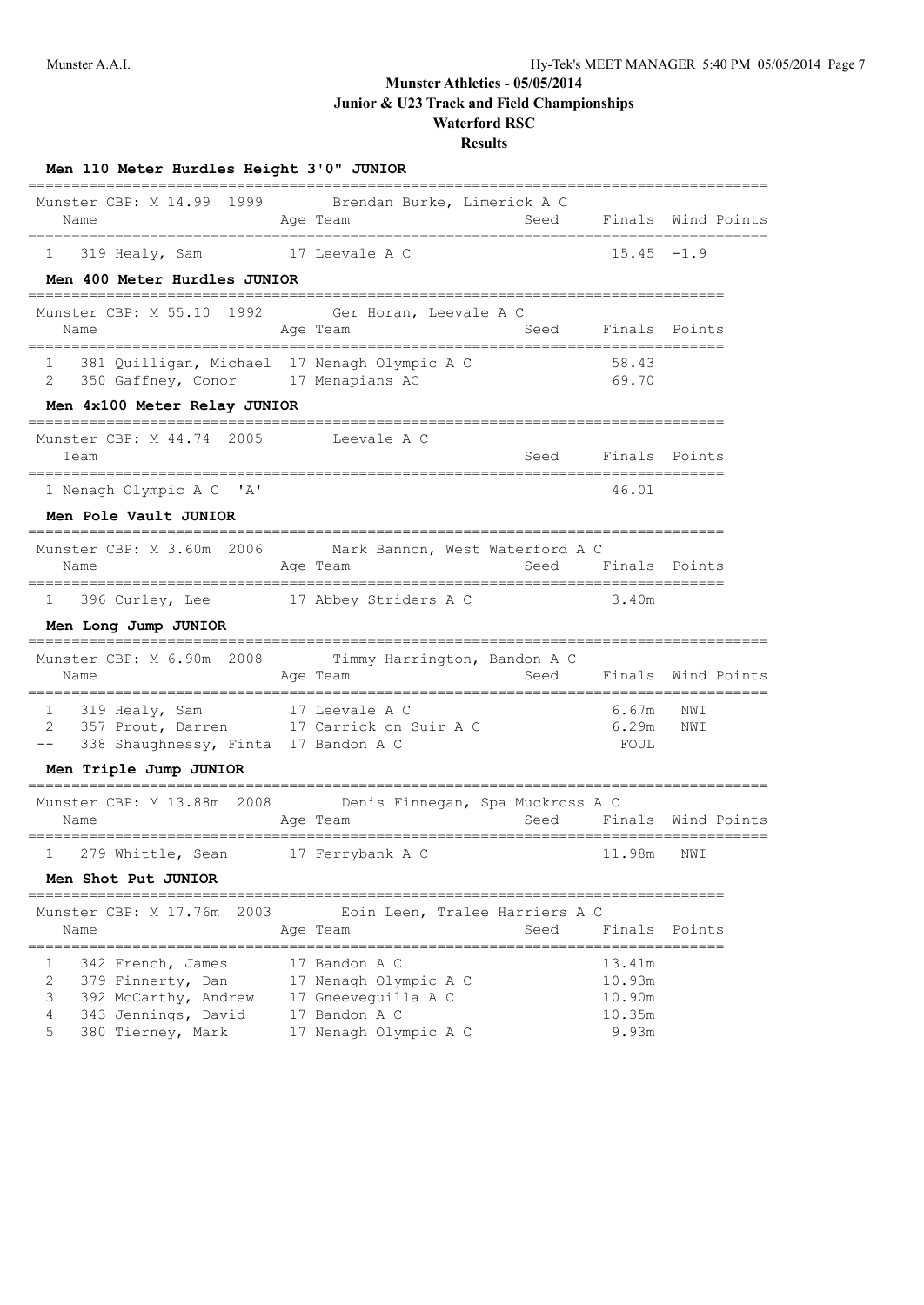**Men Discus Throw JUNIOR** ================================================================================ Munster CBP: M 53.62m 1984 Frank O'Brien, Dungarvan A C Name **Age Team** Seed Finals Points Age Team Seed Finals Points ================================================================================ 1 337 Kingston, Colin 17 Bandon A C 35.14m 2 392 McCarthy, Andrew 17 Gneeveguilla A C 34.94m 3 380 Tierney, Mark 17 Nenagh Olympic A C 30.42m 4 358 Dineen, Michael 17 Carrick on Suir A C 27.04m **Men Hammer Throw JUNIOR** ================================================================================ Munster CBP: M 59.78m 03/07/2011 James Michael Hall, West Waterford Name **Age Team** Seed Finals Points Name ================================================================================ 1 392 McCarthy, Andrew 17 Gneeveguilla A C 28.64m **Men Javelin Throw JUNIOR** ================================================================================ Munster CBP: M 53.65m 2010 Jaco Oosthuysen, Clonmel A C Name **Age Team Seed Finals Points** Name Seed Finals Points ================================================================================ 1 345 Smith, Bobby 17 Bandon A C 44.18m 2 299 O'Neill, Shane 17 Abbey Striders A C 42.66m 3 379 Finnerty, Dan 17 Nenagh Olympic A C 38.28m 4 358 Dineen, Michael 17 Carrick on Suir A C 37.98m 5 327 O'Leary, Aaron 17 Carrig na Bhfear 28.28m **Men Weight Throw JUNIOR** ================================================================================ Munster CBP: M 11.19m 2004 James Nagle, Farranfore M/V A C Name **Age Team** Age Team Seed Finals Points ================================================================================ 1 342 French, James 17 Bandon A C 6.91m 2 343 Jennings, David 17 Bandon A C 6.84m **Men 5000 Meter Race Walk JUNIOR** ================================================================================ Munster CBP: M 23:47.40 2010 Niall Prendiville, Farranfore Name **Age Team** Seed Finals Points Name ================================================================================ 1 368 Lynch, Evan 17 Clonmel A C 12:44.84M 2 370 Egan, Aaron 17 Clonmel A C 12:53.33M 3 369 Tobin, Anthony 17 Clonmel A C 14:18.96M **Men 100 Meter Dash U/23** ============================================================================== Munster CBP: M 10.30 1991 Carlton Haddock, Togher A C Name Age Team Seed Prelims Wind ============================================================================== Preliminaries 1 354 Lynch, Cormac 21 Marian A C 11.38q NWI 2 287 Stafford, Tony 12 Menapians AC 11.73q NWI 3 268 Lynch, Patrick 21 Newport A C 11.79q NWI 4 259 Deady, Michael 21 Menapians AC 12.02q NWI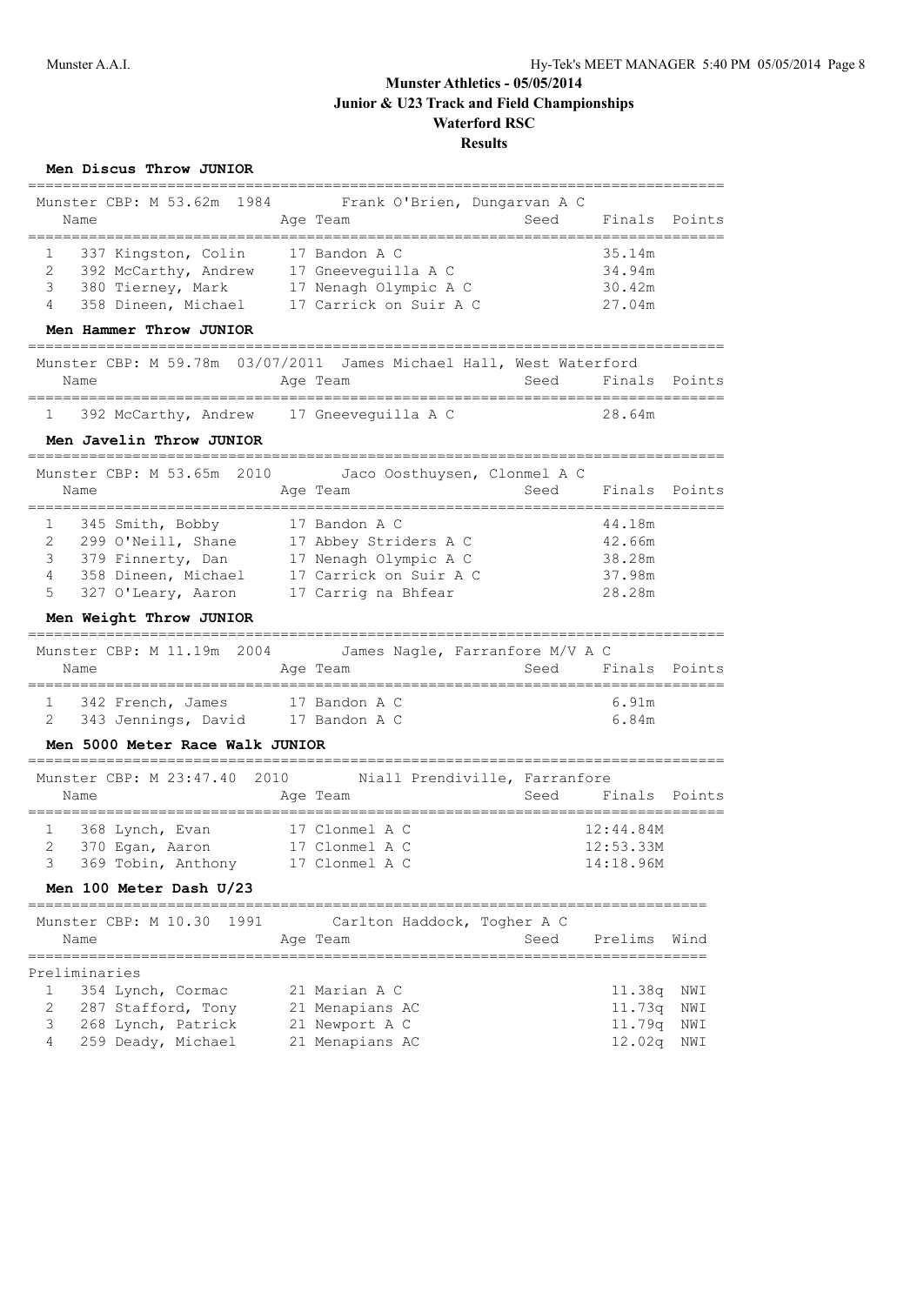| Men 200 Meter Dash U/23                                                   |                                                    |               |                                                |                    |
|---------------------------------------------------------------------------|----------------------------------------------------|---------------|------------------------------------------------|--------------------|
| Munster CBP: M 21.90<br>1992                                              | Tom Comyns, Limeric A C                            |               |                                                |                    |
| Name                                                                      | Age Team                                           | Seed          | Prelims                                        | Wind               |
| ======================================<br>290 Madden, Eanna<br>1          | 21 Guest                                           | ============= | ============<br>22.17q NWI                     |                    |
| 2<br>354 Lynch, Cormac                                                    | 21 Marian A C                                      |               | 22.39q                                         | NWI                |
| 3<br>324 Ogbene, Kaodi                                                    | 21 Leevale A C                                     |               | 22.75q                                         | NWI                |
| 287 Stafford, Tony 21 Menapians AC<br>4                                   |                                                    |               | 22.76q NWI                                     |                    |
| 5<br>268 Lynch, Patrick 21 Newport A C                                    |                                                    |               | 23.34q NWI                                     |                    |
| Men 400 Meter Dash U/23                                                   |                                                    |               |                                                |                    |
| 2003<br>Munster CBP: M 49.93                                              | Paddy O'Gorman, Leevale A C                        |               |                                                |                    |
| Name<br>==================                                                | Age Team<br>========================               | Seed          | Finals Points                                  |                    |
| Finals                                                                    |                                                    |               |                                                |                    |
| $\mathbf{1}$<br>397 Colbert, Daniel                                       | 21 Middleton A C                                   |               | 52.67                                          |                    |
| 284 Greene, James 21 Ferrybank A C<br>2                                   |                                                    |               | 53.08                                          |                    |
| Men 800 Meter Run U/23                                                    |                                                    |               |                                                |                    |
| ______________________<br>Munster CBP: M 1:55.00                          | 1995 Pat O'Keeffe, U. C. C.                        |               |                                                |                    |
| Name                                                                      | Age Team                                           | Seed          | Finals                                         | Points             |
|                                                                           |                                                    |               |                                                |                    |
| 282 Lucas, Richard 21 Ferrybank A C<br>$\mathbf{1}$                       |                                                    |               | 2:07.68                                        |                    |
| Men 5000 Meter Run U/23                                                   |                                                    |               |                                                |                    |
| Munster CBP: M 8:46.22 2001                                               | =================<br>Brian Keane, Leevale A C      |               |                                                |                    |
| Name                                                                      | Age Team                                           | Seed          | Finals Points                                  |                    |
| 308 Hughes, Patrick 21 Thurles Crokes A C<br>ı.                           |                                                    |               | 17:28.99                                       |                    |
| Men 400 Meter Hurdles U/23                                                |                                                    |               |                                                |                    |
| Munster CBP: M 52.63 03/07/2011 John Fagan, Clonliffe Harriers, Clonliffe |                                                    |               | =================================              |                    |
| Name                                                                      | Age Team                                           | Seed          | Finals Points                                  |                    |
| 397 Colbert, Daniel 21 Middleton A C<br>$\mathbf{1}$                      |                                                    |               | 57.66                                          |                    |
| Men Pole Vault U/23                                                       |                                                    |               |                                                |                    |
| Munster CBP: M 4.10m 1991                                                 | John Hallissey, Ferrybank A C                      |               |                                                |                    |
| Name                                                                      | Age Team                                           | Seed          | Finals Points                                  |                    |
| ====================================<br>390 Houlihan, Thomas<br>ı         | 21 West Waterford A C                              |               | 4.50mM                                         |                    |
| Men Long Jump U/23                                                        |                                                    |               |                                                |                    |
| ==================<br>1992<br>Munster CBP: M 7.10m                        | Michael Hallahan, Leevale A C                      |               |                                                |                    |
| Name                                                                      | Age Team                                           | Seed          |                                                | Finals Wind Points |
| =================<br>346 Howard, Shane<br>ı                               | =================================<br>21 Bandon A C |               | =====================================<br>6.90m | NWI                |